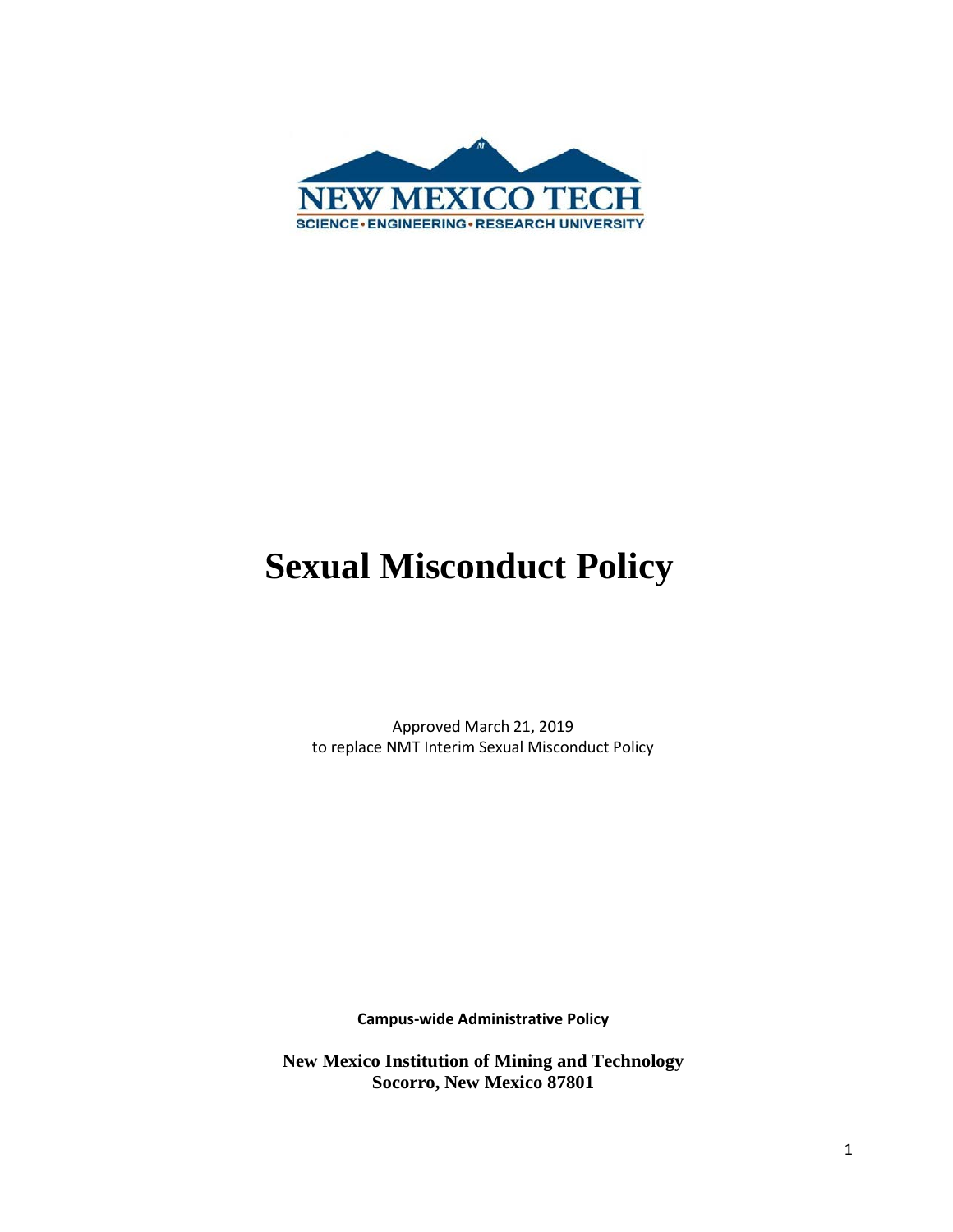#### **Responsible University Office: Effective Date:** 3/21/2019

□ Office of the President **Date Revised:** 

#### **Policy Owner(s):**

- □ Vice President for Student and University Relations
- $\Box$  Title IX Coordinator
- □ Equal Employment Opportunity and Affirmative Action (EEOAA) Director

#### **Policy contact(s):**

 $\Box$  Title IX Coordinator

#### **CONTENTS**

- I. Policy Statement
- II. Terms
- III. Sexual Misconduct Violations
- IV. Sanctions
- V. Amnesty From Disciplinary Action
- VI. Jurisdiction
- VII. Confidentiality
- VIII. Rights of the Parties
- IX. Resources Following an Act of Sexual Harassment or Other Forms of Sexual Misconduct
- X. Interim Protective Measures
- XI. Investigations
- XII. Conduct Proceedings
- XIII. FERPA
- XIV. TimelyWarningAlerts/EmergencyNotification
- XV. Title IXCoordinator
- XVI. Providing False Information

**REASON FOR POLICY PROCEDURES APPENDICES FREQUENTLY ASKED QUESTIONS CONTACTS**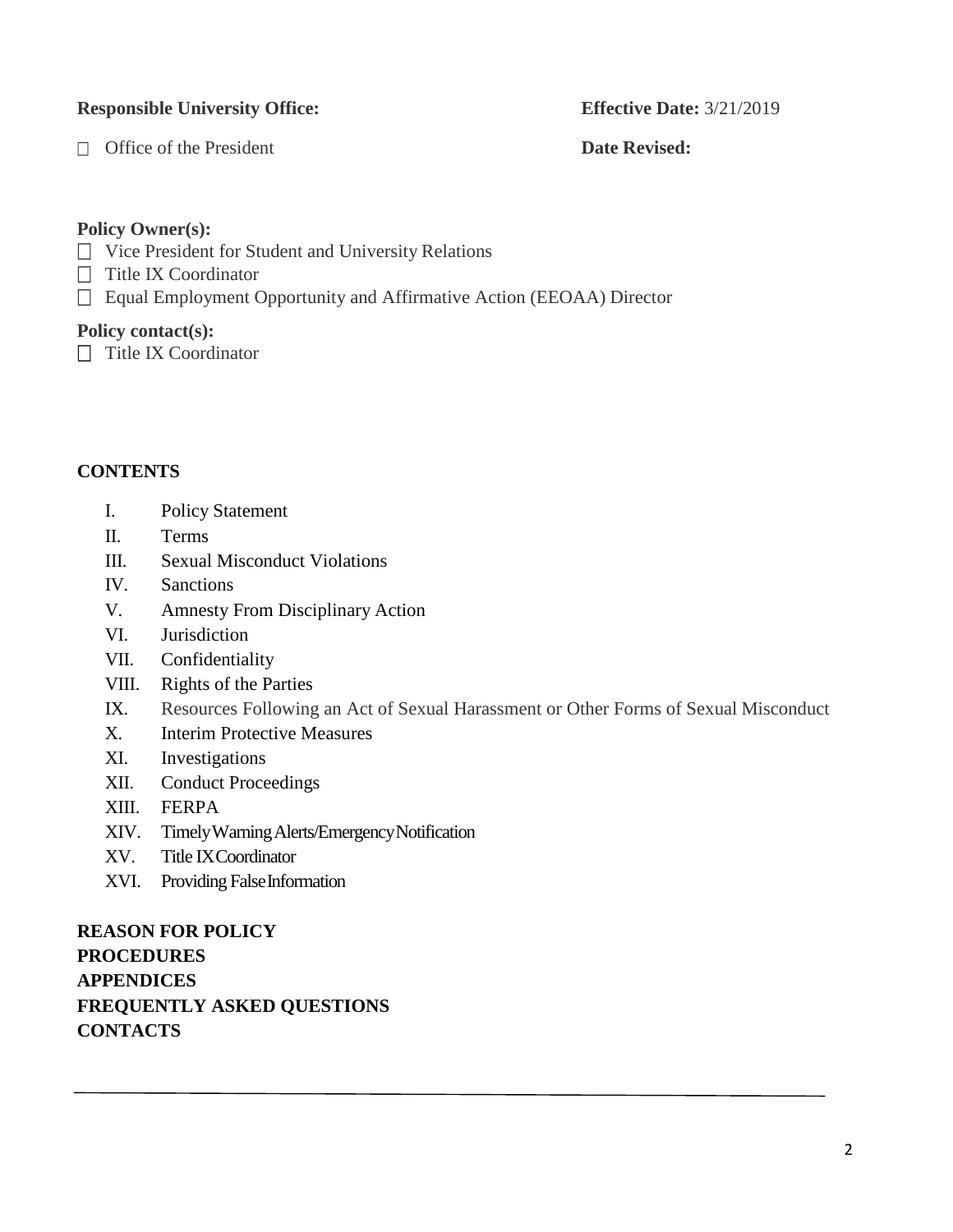### **I. Policy Statements**

- A. New Mexico Institute of Mining and Technology (New Mexico Tech or the "University") is committed to a healthy and safe learning, living, and working environment which promotes responsibility, dignity, and respect for all persons. New Mexico Tech prohibits all forms of discrimination, however this policy specifically relates to discrimination on the basis of sex (including gender, sex stereotyping, gender expression, and gender identity). Sexual harassment, which includes acts of sexual violence, is a form of sex discrimination. Sex discrimination is a violation of Title VII of the Civil Rights Act of 1964; Title IX of the Educational Amendments of 1972; and the New Mexico Human Rights Act, NMSA 1978, Sections 28-1-1 to 28-1-7, 28-1- 7.2, 28-1-9 to 28-1-14. Sexual harassment, sexual violence/assault, intimate partner violence, stalking, and all forms of sex/gender-based discrimination as defined below in Sections III. are strictly prohibited and will not be tolerated.
- B. In this policy and its associated procedures, the University utilizes the term sexual misconduct to collectively apply to all forms of sexual harassment, sexual assault, sexual violence, intimate partner violence, stalking, and any Title IX offenses, as well as the other terms and violations defined below in Section III.
- C. All University members are prohibited from engaging in, or assisting or abetting another's engagement in sexual misconduct, intimate partner violence, stalking, and related retaliation (collectively "prohibited conduct").
- D. This policy applies to University members, who include:
	- 1. University students, whether enrolled full time or part time, for credit or non-credit courses;
	- 2. University employees and
	- 3. third parties who are engaged in any University activity or program, or who are otherwise interacting with the University, including, but not limited to, volunteers, contractors, vendors, visitors, and guests.
- E. This policy applies to all forms of gender-based discrimination/sexual misconduct as well as stalking, intimate partner violence, and related retaliation committed by or against students, employees, and third parties when:
	- 1. the conduct occurs on University property;
	- 2. the conduct occurs in the context of a University employment or an education program or activity, including, but not limited to, University-sponsored academic, extracurricular (e.g. athletics/club sports), study abroad, research, on-line or internship programs or activities;
	- 3. the conduct occurs off University property and outside the context of a University employment or education program or activity, but has a continuing adverse effect on or creates a hostile environment for students, employees, or third parties while on University property or in any University employment or education program or activity; or
	- 4. the conduct indicates that the respondent (accused) may present a danger or threat to the health or safety of University members.
- F. This policy is applicable regardless of the sexual orientation and/or gender identity of individuals engaging in sexual activity.
- G. This policy also includes information for students and employees on resources available following an act of sexual misconduct, New Mexico Tech responses, prevention and interim measures, the disciplinary process, possible disciplinary sanctions, and the University's requirement to collect and report general associate statistics in accordance to the Clery Act. Any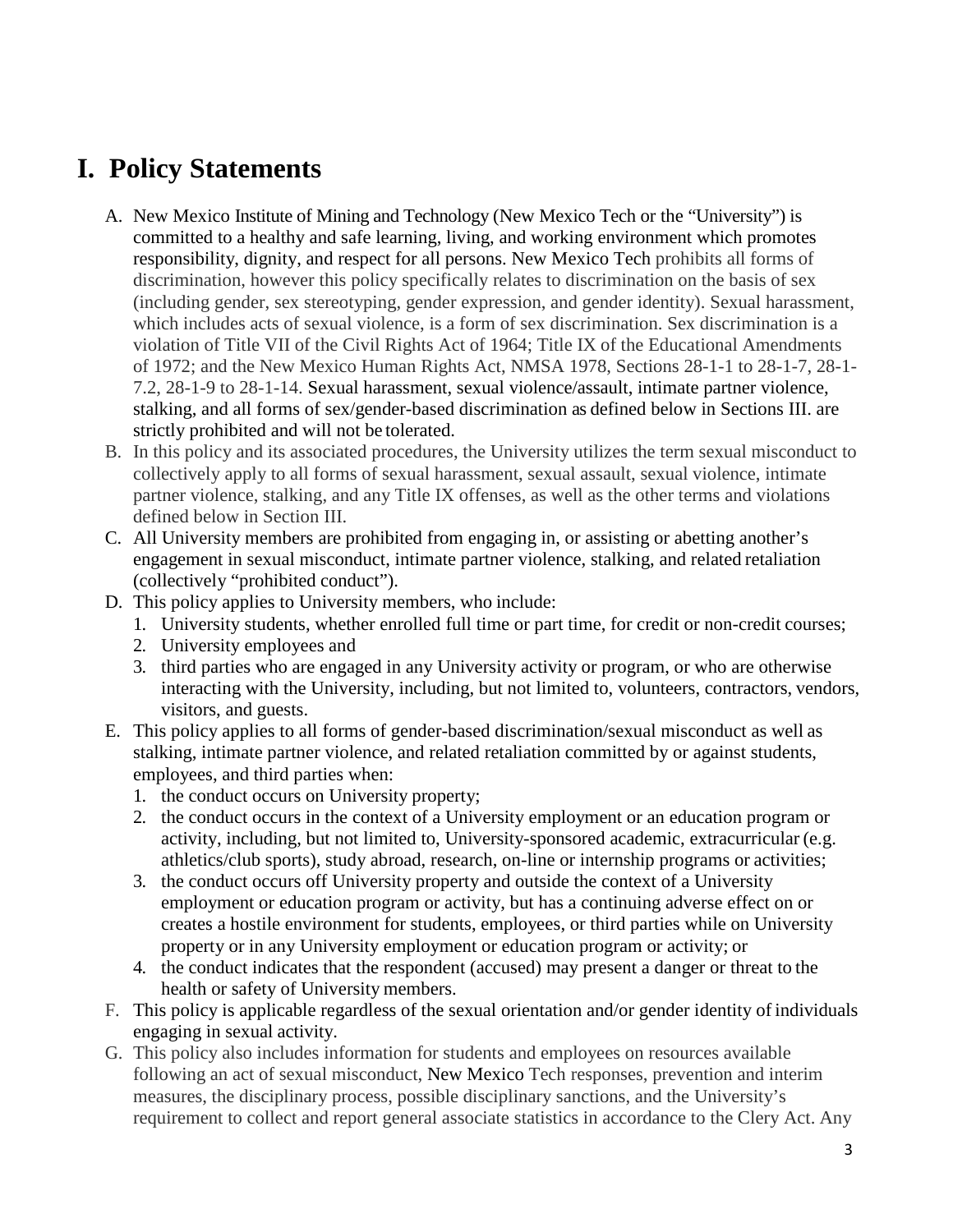individual who believes that they have been subjected to sexual misconduct or gender-based discrimination, is strongly encouraged to report the incident(s) to the police department; victim survivor assistance; and/or internally with New Mexico Tech. New Mexico Tech officials can help stop the unwelcome behavior, remedy/resolve the situation with discipline, preventative, and interim measures, and recommend other related support services.

- H. University employees must report incidents of assault or abuse of a child (i.e. under age 18) that they know about or have reason to believe is occurring or occurred to the police. Those incidents that occurred on University property or at University–sponsored activities must be reported to the Title IX Coordinator and the New Mexico Tech Campus Police.
- I. Almost all New Mexico Tech employees have been designated "Responsible Employees" as defined by the U.S. Department of Education's Office of Civil Rights. These responsible employees **(**University administrators, supervisors, faculty, teaching assistants, and other professional staff, including resident assistants) are therefore obligated to report any known or perceived sexual misconduct or sexual/gender-based discrimination to our designated [Title IX](http://www.nmt.edu/titleix/index.php) [Coordinator](http://www.nmt.edu/titleix/index.php) even if little information is known (see FREQUENTLY ASKED QUESTIONS section for more details). To the extent possible, information reported to a responsible employee will be communicated with the Title IX Coordinator within 24-hours. These responsible employees and the Title IX Coordinator will not share personally identifiable information with New Mexico Tech Campus Police or other law enforcement without the victim's consent or unless the victim has also reported the incident to law enforcement. Supervisors and Human Resources representatives must report sexual harassment or other forms of sexual misconduct directed at University employees or third parties to the campus Title IX office.

Other University employees are encouraged to report sexual harassment directed at University employees or third parties to the campus Title IX office, or their supervisor or a Human Resources representative. However, this reporting is not required.

- J. The New Mexico Tech campus has counseling and medical staff (see Section IX.A. below) who can maintain confidentiality except in incidents involving minors. In addition to providing needed care, these confidential employees can review options with the victim/survivor (i.e. complainants) regarding their rights, support mechanisms, accommodations/ interim protective measures, and legal and campus disciplinary steps.
- K. Concurrently, the University complies with all related local, state, and federal laws including the Campus Sexual Violence Elimination Act ("Campus SaVE Act") amending the Jeanne Clery Disclosure of Campus Security Policy and Campus Crime Statistics Act ("Clery Act"), which is a federal law that requires colleges and universities to have procedures in place to respond to incidents. As mentioned above, New Mexico Tech also complies with Title IX of the Education Amendments of 1972 (Title IX), which is a federal civil rights law that prohibits discrimination on the basis of sex (including gender, sex stereotyping, and gender identity) in federally funded education programs and activities. Sexual harassment, sexual assault, and intimate partner violence are forms of sex and gender-based discrimination prohibited by Title IX and New Mexico Tech.
- L. It is a violation of Title IX and University policy to retaliate against any person who makes a complaint or report of sexual misconduct or testifies, assists, or participates in an investigation or proceeding regarding an allegation of sexual violence or sexual misconduct. Concerns that a student or employee has threatened to retaliate or has retaliated against another student or employee should be reported promptly to the Title IX Coordinator or Affirmative Action/Equal Employment Opportunity Commission (AA/EEOC) director. An employee or student who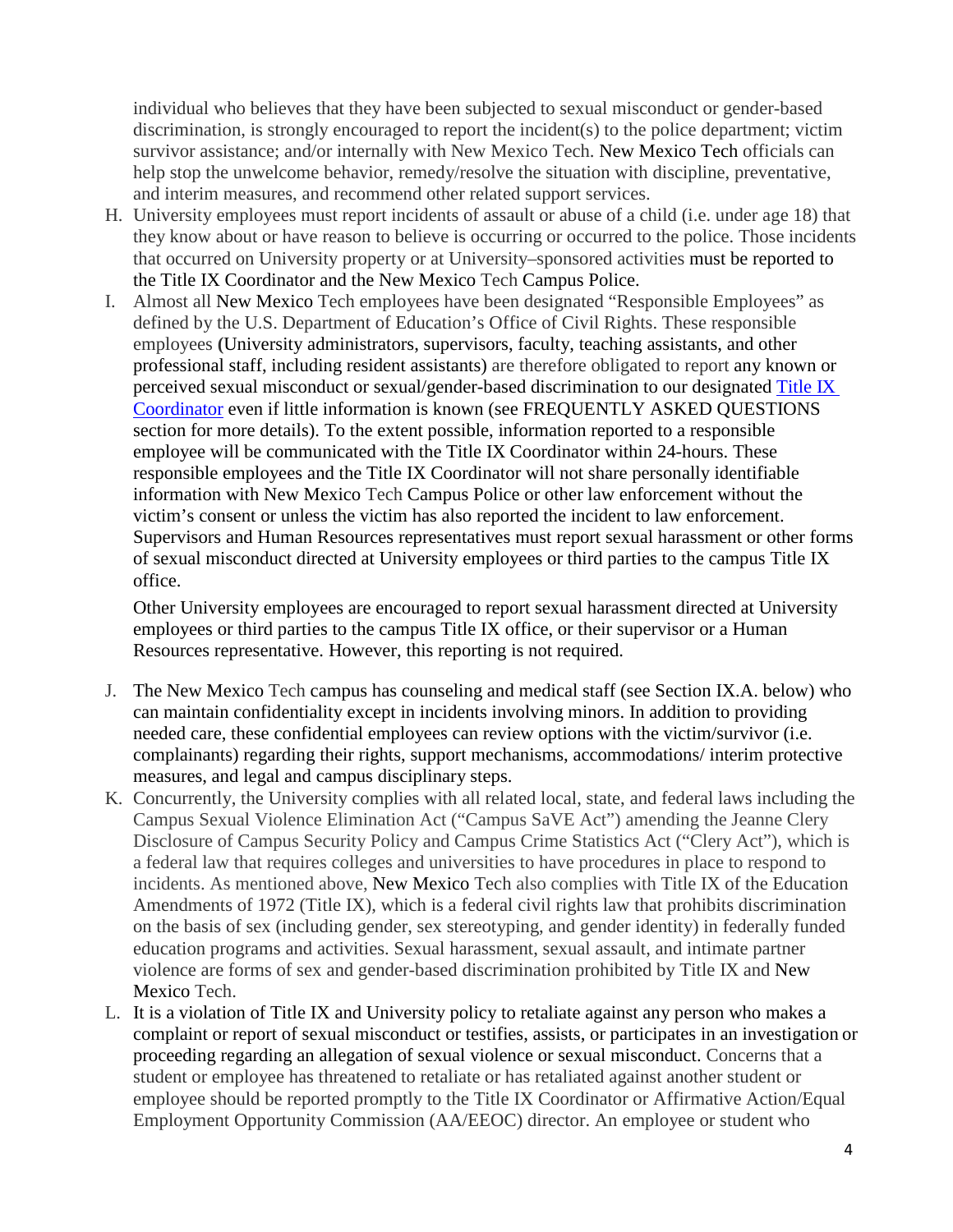retaliates against a person who makes a complaint of sexual misconduct, testifies, assists, or participates in an investigation or proceeding regarding an allegation of sexual misconduct, or seeks assistance from the Title IX Coordinator or AA/EEOC director may be subject to disciplinary action. Reports of retaliation will be reviewed and investigated in the same manner in which other allegations of misconduct are handled.

- M. New Mexico Tech is dedicated to preventing andresolvingsexual misconductandTitle IX offenses by providing:
	- 1. Awareness and preventionprogramming
	- 2. Assistance and support for students and employees affected by violence and other forms of discrimination or harm.
	- 3. Prompt attention so complaints of sexual harassment, sexual misconduct, and any form of discrimination will be taken seriously and dealt with promptly and equitably.
	- 4. Processes for reliable and impartial investigation and adjudication that includes appropriate disciplinary sanctions for those who commit Title IX offenses or sexual misconduct, including limiting access to campus facilities, suspension, anddismissal.
	- 5. Support and guidance from the campus Title IX Coordinator whocan also be a resource to help students and/or employees better understand complainant rights and respondent rights.
	- 6. Where offenses are found to have occurred, New Mexico Tech will act to stop the reported conduct, prevent its reoccurrence, remedy its effects, and discipline those foundresponsible.
- N. Use of alcohol or other drugs will never function to excuse any behavior that violates this policy.

#### **II. Terms** (Alphabetized)

A. **Affirmative Consent:** *Affirmative consent* is affirmative, informed, and conscious decision to willingly engage in mutually acceptable sexual activity. Consent requires a clear affirmative act or statement by each participant to each sexual act in a sexual interaction. Consent demonstrates that the conduct in question is welcome or wanted. Relying solely on non-verbal communication can lead to miscommunication about one's intent. Confusion or ambiguity may arise at any time during a sexual interaction. Therefore, it is essential that each participant makes clear his or her willingness to continue at each progression of the sexual interaction. This definition of consent does not vary based upon an individual's sex, sexual orientation, gender identity, or gender expression.

The following factors will be considered when determining whether affirmative consent was given.

- 1. Each individual who wishes to engage in sexual contact is responsible for obtaining consent from the other individual or individuals who intend to be involved in the sexual contact.
- 2. A lack of protest, the absence of resistance, and silence do not by themselvesindicate consent.
- 3. The existence of a present or past sexual, dating, or other romantic relationship between the individuals involved does not by itself imply consent to sexual contact.
- 4. Consent must be present throughout the sexual contact and may be given and withdrawn at any time.
- 5. When consent is withdrawn, all sexual contact must stop. Where there is confusion about the state of consent, sexual contact must stop until the individuals have verified the affirmative consent of all individuals involved.
- 6. Consent to one form of sexual contact does not by itself constitute consent to another form of sexual contact.

Consent is not obtained where: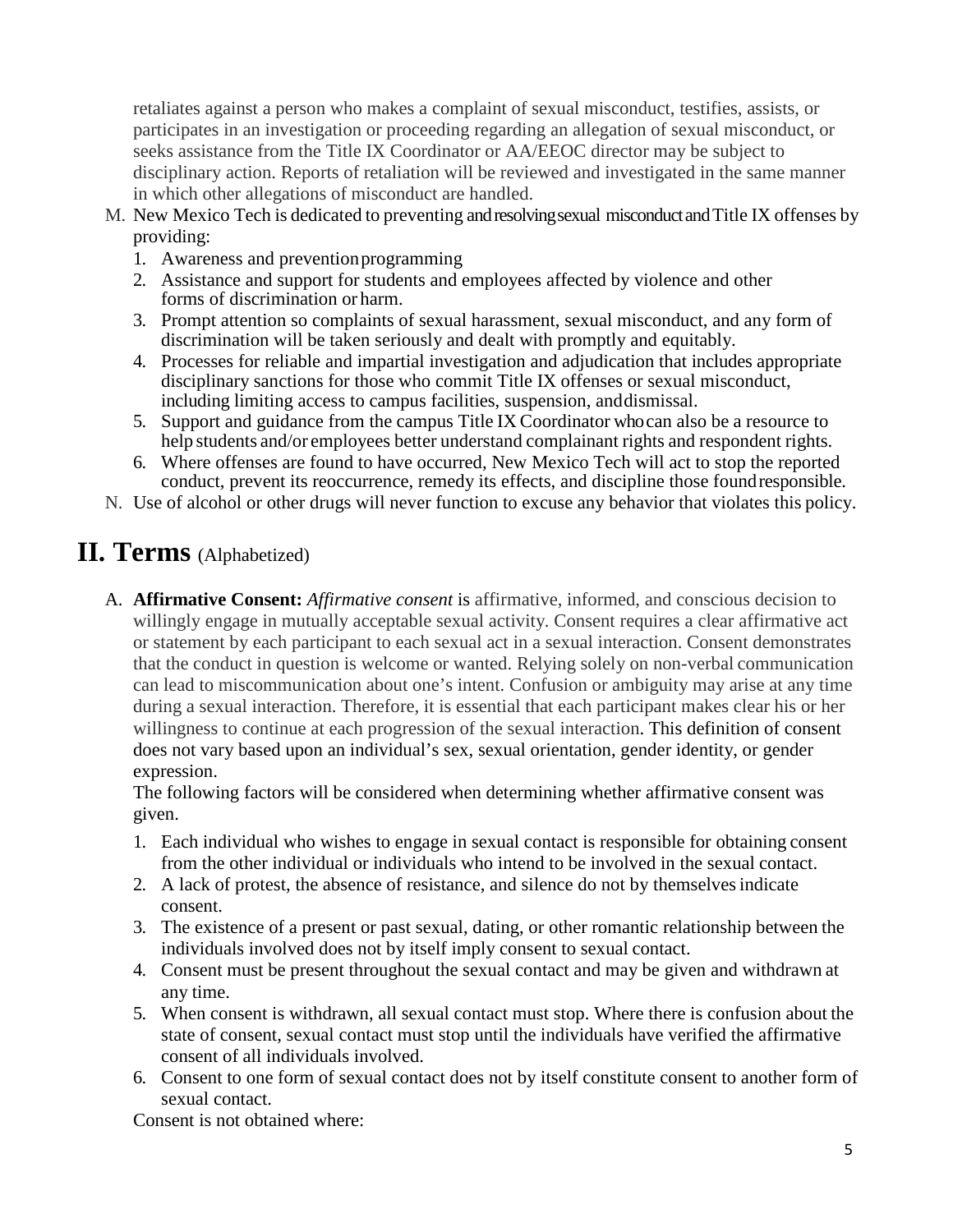- 1. An individual is compelled to engage in unwanted sexual contact through the use of coercion. Coercion may consist of physical force, intimidation, threats, or severe or persistent pressure that would reasonably cause an individual to fear significant consequences if they refuse to engage in sexual contact.
- 2. An individual involved in sexual contact is incapacitated due to the influence of drugs or alcohol, and a reasonable person would know of this incapacitation. Incapacitation due to the influence of drugs or alcohol is a state beyond mere intoxication or impaired judgment. Some indicators of incapacitation due to the influence of drugs or alcohol may include:
	- a. A lack of control over one's physical movement (for example, an inability to walk or stand without stumbling or assistance).
	- b. An inability to effectively communicate (for example, where one's speech is heavily slurred, incomprehensible, or nonsensical).
	- c. A lack of awareness of one's circumstances or surroundings (for example, a lack of awareness of where one is, how one got there, who one is with, and how or why one became engaged in sexual contact).

Intoxication alone, however, does not mean a person is incapable of consenting to sexual activity. The University examines the record for other behavior like stumbling or otherwise exhibiting loss of equilibrium; slurred speech or word confusion; bloodshot, glassy or unfocused eyes; vomiting, especially repeatedly; being disoriented, or confused as to time or place; or loss of consciousness. Should the evidence in the record demonstrate that one or more such behaviors were objectively apparent at the time the alleged unconsented-to or unwelcomed sexual activity occurred, then the evidence may demonstrate that the respondent knew or should have known that the complainant was incapable of giving meaningful consent to sexual activity due to incapacitation (e.g. intoxication). If the person initiating the sexual activity is also under the influence of alcohol or drugs, that does not diminish their responsibility to obtain affirmative consent, and is not a defense to charges of violation of this policy. Because it may be difficult to discern whether a sexual partner is incapacitated, it is better to err on the side of caution and assume that your partner is incapacitated and unable to give consent to the sexual activity.

- 3. An individual involved in sexual contact is unable to communicate or understand the nature or extent of the sexual situation because of a physical or mental condition.
- 4. An individual involved in sexual contact is asleep, unconscious or involuntarily physically restrained.
- 5. An individual involved in sexual contact is not of legal age to give consent pursuant to New Mexico state law.

*Please note, under state law children who are less than 13 years of age are incapable of consent under all circumstances. Sexual activities with someone who is at least 13 years of age and less than 16 years of age are only legal if the defendant is less than 18 years of age and less than 4 years older than the victim.*

\*See Appendices: [Determining](http://www.nmt.edu/titleix/Determining%20Consent.docx) Consent for further guidance.

- B. **Complainant**: *Complainant* shall mean the individual who was allegedly subjected to the sexual misconduct. Throughout this policy, its related documents, and in other New Mexico Tech policies, the complainant may be referred to as the reporting party or impacted individual. Some advocates and other entities may also refer to the complainant as the victim or survivor.
- C. **Incapacitation**: *Incapacitation* is the physical and/or mental inability to make informed rational judgments. States of incapacitation include, without limitation, sleep, blackouts, and flashbacks. Where an intoxicant is involved, incapacitation is a state of intoxication where the intoxicant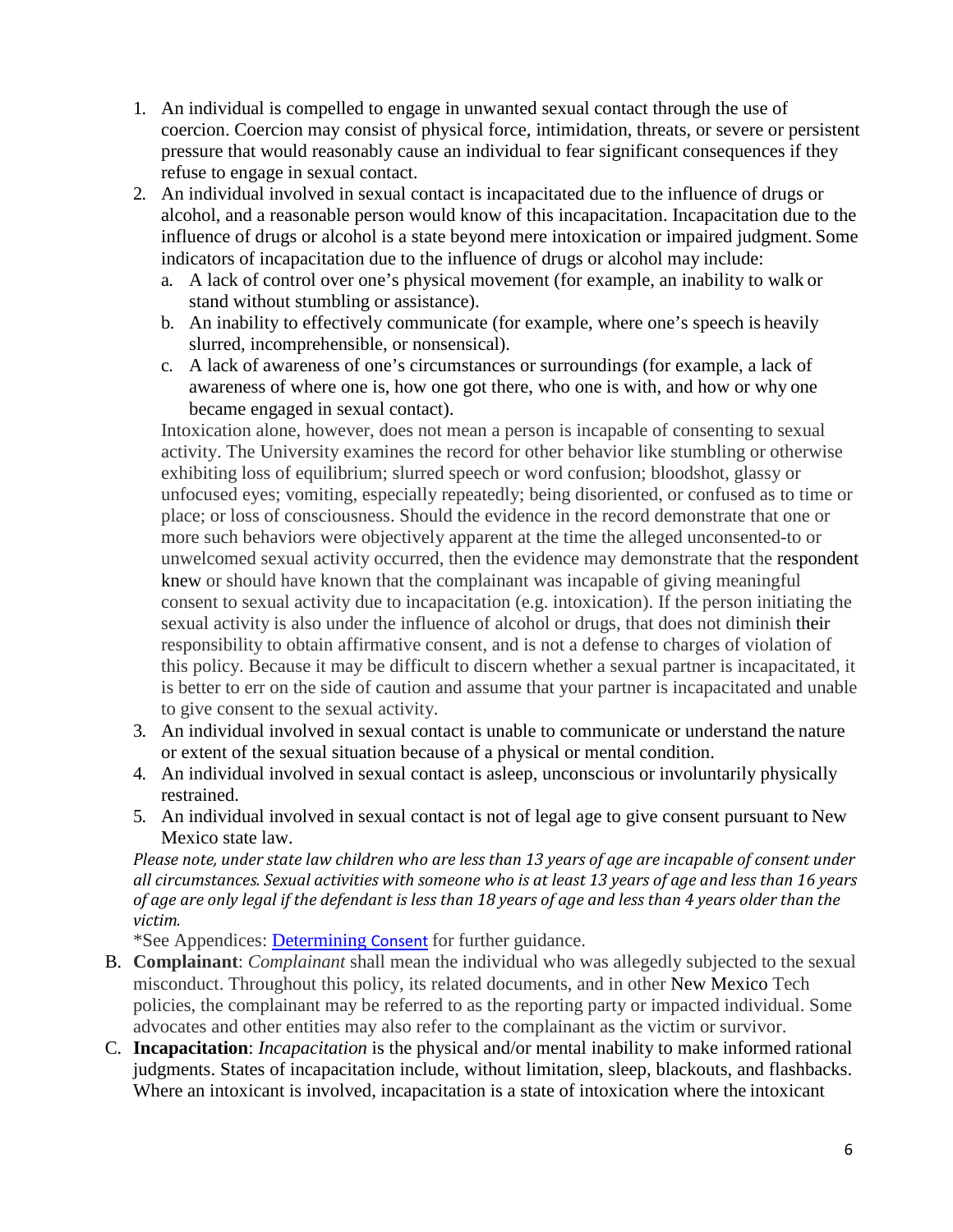consumed impairs a person's decision-making capacity, awareness of consequences, and ability to make fully informed judgments.

- D. **Intimate Partner Violence:** *Intimate Partner Violence* shall mean the University's term that encompasses relationship violence, domestic violence, domestic abuse, and date violence that includes physical, sexual, or psychological harm.as defined below in Sections III. below, as well as under the Student Code of Conduct within [Student Handbook](https://www.nmt.edu/sur/dos/NMT%20Student%20Handbook%202019-20.pdf) and Employee [Handbook.](http://www.nmt.edu/hr/Employee%20Handbook%20April%202018.pdf)
- E. **Prohibited Conduct**: *Prohibited Conduct* is the collective term utilized by the University referring to behaviors that all University employees and students are prohibited from engaging in, or assisting or abetting another's engagement in, such as sexual misconduct, intimate partner violence, stalking, harassment, discrimination, and related retaliation.
- F. **Respondent:** *Respondent* shall mean the individual reported to have allegedly committed the sexual violence or sexual misconduct. Throughout this policy, its related documents, and in other New Mexico Tech policies, the respondent may also be referred to as the accused or perpetrator.
- G. **Retaliation**: *Retaliation* is any form of intimidation, reprisal or harassment against an individual because the individual has made a report of sexual misconduct or has participated in an investigation of sexual misconduct by or of an University community member including:
	- 1. firing , refusing to hire, or refusing to promote the individual;
	- 2. departing from any customary employment or academic practice regarding the individual;
	- 3. transferring or assigning the individual to a lesser position in terms of wages, hours, job classification, job security, employment or academic status;
	- 4. informing another student, staff or faculty member who does not have a need to know that the individual has made a complaint or participated in an investigation of a complaint of sexual misconduct; and

5. impeding the individual's academic advancement in any University activity or program. In order for a behavior to be retaliation, the negative action must have been taken because of the report or participation in the investigation.

- H. **Sexual Misconduct**: *Sexual misconduct* shall mean the University's comprehensive term for any form of sexual harassment, sexual violence/assault, stalking, and intimate partner violence as defined in this section and violations outlined in Section IV. below. This can be any Title IX offense or any other conduct of a sexual nature that is nonconsensual, or has the purpose or effect of threatening, intimidating, or coercing a person. It can also be actual, attempted or threatened sexual contact with another person without that person's consent.
- I. **Standard of Evidence:** *Standard of evidence* is the degree of certainty required to establish a violation has occurred. New Mexico Tech utilizes the clear and convincing standard of evidence for resolving complaints under this policy. In the clear and convincing evidence standard the degree of certainty is that it is substantially more likely to be true than untrue; highly probable. This is a more stringent standard than a preponderance of the evidences standard but less stringent than a beyond a reasonable doubt standards.
- J. **Title IX**: *Title IX of the Education Amendments of 1972*, *20* U.S.C. *§§ 1681 et. Seq., with implementing regulations, 34 C.F.R. Part 10, is a comprehensive federal law that* prohibits discrimination on the basis of sex in any federally funded education program or activity. Sexual harassment, sexual assault and other forms of sexual misconduct are considered sexual discrimination under federal law, all of which interfere with a student's right to receive an education free from discrimination or an employee's right to a discrimination-free work environment. According to Title IX, "No person in the United States shall, on the basis of sex, be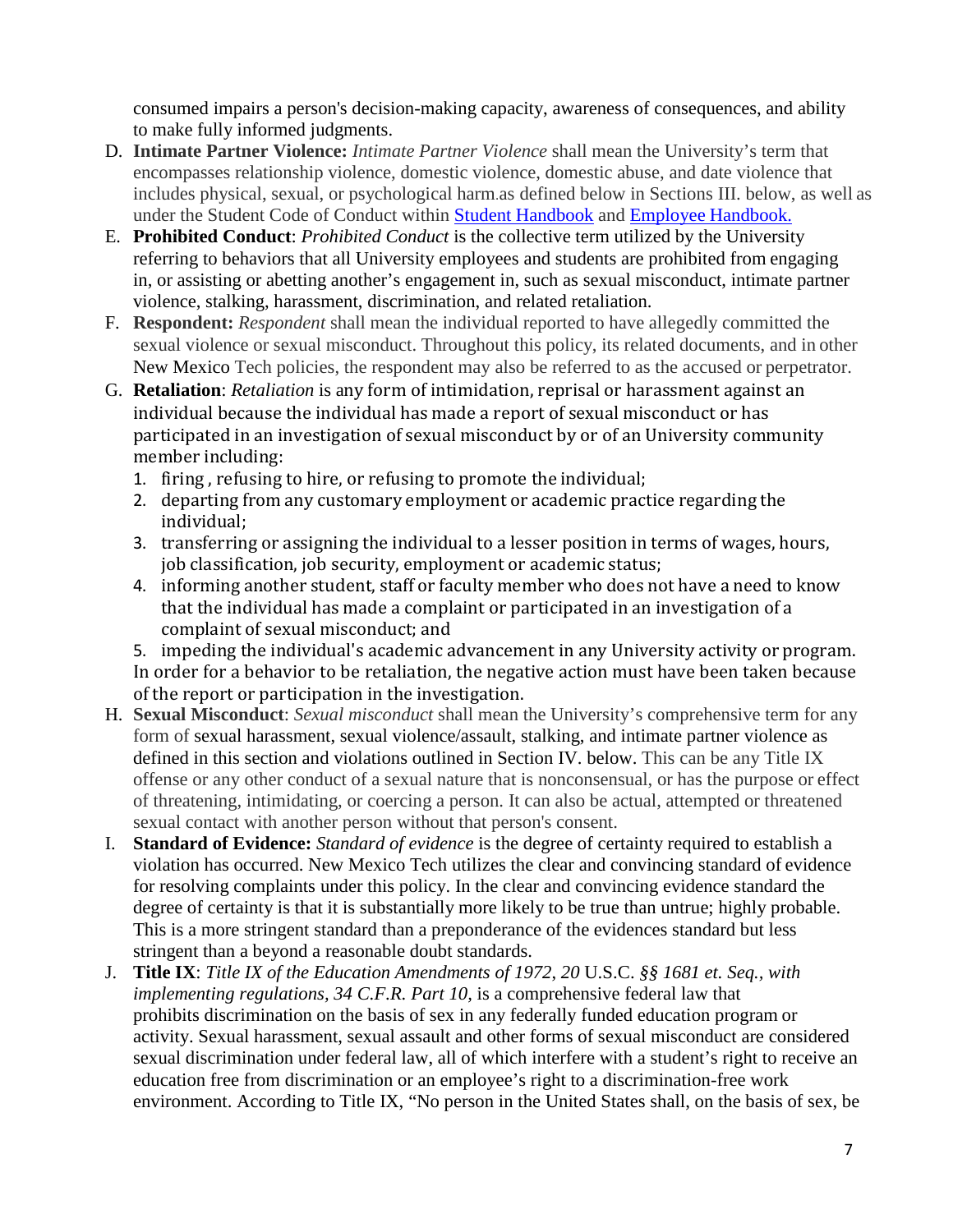excluded from participation in, be denied the benefits of, or be subjected to discrimination under any education program or activity receiving Federal financial assistance."

- K. **University Property**: *University property* shall mean all land, buildings, facilities, and other property in the possession of or owned, used, or controlled by the University, either solely or in conjunction with another entity.
- L. **University-Sponsored Activities**: *University-sponsored activities* shall mean any program or event sponsored by the University, including but not limited to those sponsored by student groups.

### **III. Sexual Misconduct Violations (but not limited to):**

- A. **Dating violence**: under New Mexico's Crimes Against Household Members Act, someone with whom a person has a dating or intimate relationship is considered to be a household member. Any of the felony and misdemeanor crimes enumerated as domestic violence in the Crimes Against Household Members Act are also crimes when committed against someone with whom the offender has a dating or intimate relationship. Under the Violence Against Women Act of 2013 (42 USC § 13925) dating violence means violence committed by a person who is or has been in a social relationship of a romantic or intimate nature with the victim; and where the existence of such a relationship shall be determined based on a consideration of the following factors:
	- 1. The length of the relationship.
	- 2. The type of relationship.
	- 3. The frequency of interaction between the persons involved in the relationship.
- B. **Domestic abuse**: under the Family Violence Protection Act, "domestic abuse" is defined as "an incident of stalking or sexual assault whether committed by a household member or not" resulting in physical harm, severe emotional distress, bodily injury or assault, a threat causing imminent fear or bodily injury by any household member, criminal trespass, criminal damage to property, repeatedly driving by a residence or work place, telephone harassment, harassment, or harm or threatened harm to children. Under the Family Violence Protection Act, "household members" include a spouse, former spouse, parent, present or former stepparent, present or former parent in-law, grandparent, grandparent-in-law, child, stepchild, grandchild, co-parent of a child, or a person with whom the petitioner has had a continuing personal relationship. Cohabitation is not necessary to be deemed a household member under the Act. Violation of any provision of an order of protection issued under the Family Violence Protection Act is a misdemeanor crime and constitutes contempt of court and may result in a fine or imprisonment or both.
- C. **Domestic violence**: under state law, domestic violence is defined as felony and misdemeanor crimes under the New Mexico Crimes Against Household Members Act. Crimes included under the New Mexico Crimes Against Household Members Act are assault, aggravated assault, assault with intent to commit a violent felony, battery, and aggravated battery. A "household member" is a spouse, former spouse, parent, present or former stepparent, present or former parent-in-law, grandparent, grandparent-in-law, a co-parent of a child, or person with whom someone has had a continuing personal relationship. Cohabitation is not necessary to be deemed a household member. In addition, under the New Mexico Family Violence Protection Act, violation of a court-issued order of protection granted to protect an individual who has experienced sexual violence or misconduct or domestic abuse is a misdemeanor crime.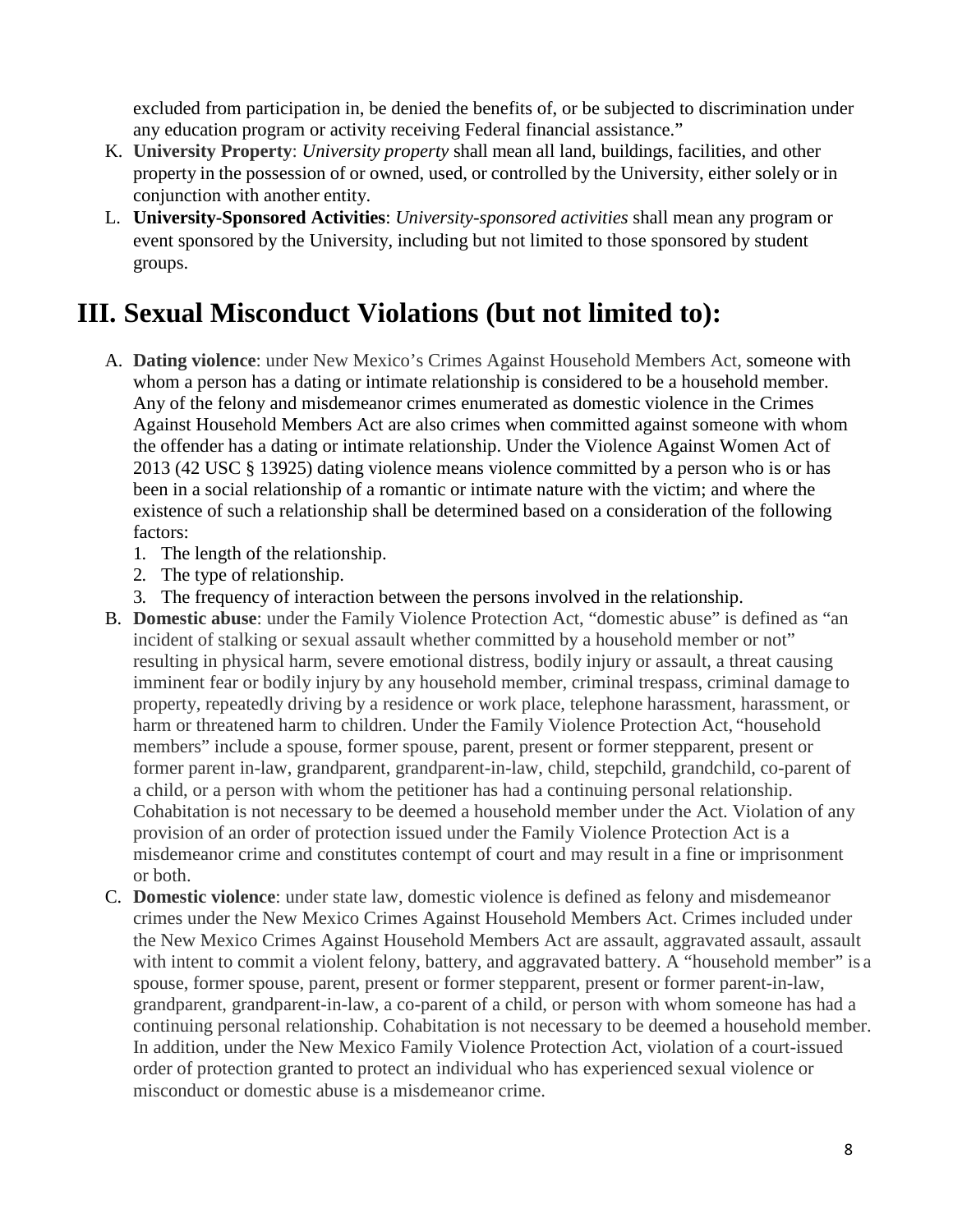- D. **Intimate partner violence:** is the general term the University will utilize to encompass domestic violence, domestic abuse, and dating violence that includes physical, sexual, or psychological harm (e.g. emotional abuse) as defined above.
- E. **Non-consensual oral sex**: non-consensual contact between one person's mouth and the genitals or anus of another person.
- F. **Rape**: non-consensual sexual intercourse (either vaginal or anal) with a penis, vagina, tongue, finger, or any object.
- G. **Sexual assault\***: actual or attempted sexual contact without affirmative consent; or a threat to engage in contact that would be, if the threat were carried out, sexual contact without affirmative consent.

Some forms of sexual assault include:

- 1. Penetration of the victim's body, also known as rape
- 2. Attempted rape
- 3. Forcing a victim to perform sexual acts, such as oral sex or penetrating the perpetrator's body
- 4. Fondling or unwanted sexual touching \* Source: The Rape Abuse and Incest National Network (RAINN)
- H. **Sexual contact/battery**: non-consensual touching, kissing, or fondling of another person in a sexual way, whether the person is clothed or unclothed; or forcing someone to touch another in a sexual way.
- I. **Sexual exploitation**: taking sexual advantage of another person without consent, including, without limitation, indecent exposure; voyeurism; non-consensual recording, photographing, or transmitting identifiable images of private sexual activity and/or the intimate parts of another person; and/or allowing third parties to observe private sexual acts. The use of technology, electronic mail or computer dissemination of gender‐based communications or sexually explicit images; and the posting of pornography or other sexually explicit materials in University offices, classrooms or any other public area owned or controlled by the University.
- J. **Sexual harassment**: Sexual harassment is unwelcome conduct of a sexual nature. Sexual harassment covered by this policy generally falls into one of two categories: quid pro quo and hostile environment. Conduct of a sexual nature becomes a violation of this policy when:
	- 1. submission to such conduct is made either explicitly or implicitly a term or condition of an individual's employment or academic advancement (**quid pro quo**);
	- 2. submission to or rejection of such conduct by an individual is used as the basis for employment decisions or academic decisions affecting such individual (**quid pro quo**); or
	- 3. unwanted conduct of a sexual nature is sufficiently serious (i.e., severe, pervasive, or persistent) and objectively offensive as to deny or limit a person's ability to participate in or benefit from the University's programs, services, opportunities, or activities; or when such conduct has the purpose or effect of unreasonably interfering with an individual's employment (**hostile environment**).

Mere offensiveness is not enough to create a hostile environment. Although repeated incidents increase the likelihood that harassment has created a hostile environment, a serious incident such as a sexual assault, even if isolated, can be sufficient.

In determining whether harassment has created a hostile environment, consideration will be made not only as to whether the conduct was unwelcome to the person who feels harassed, but also whether a reasonable person in a similar situation would have perceived the conduct as objectively offensive. Also, the following factors will be considered: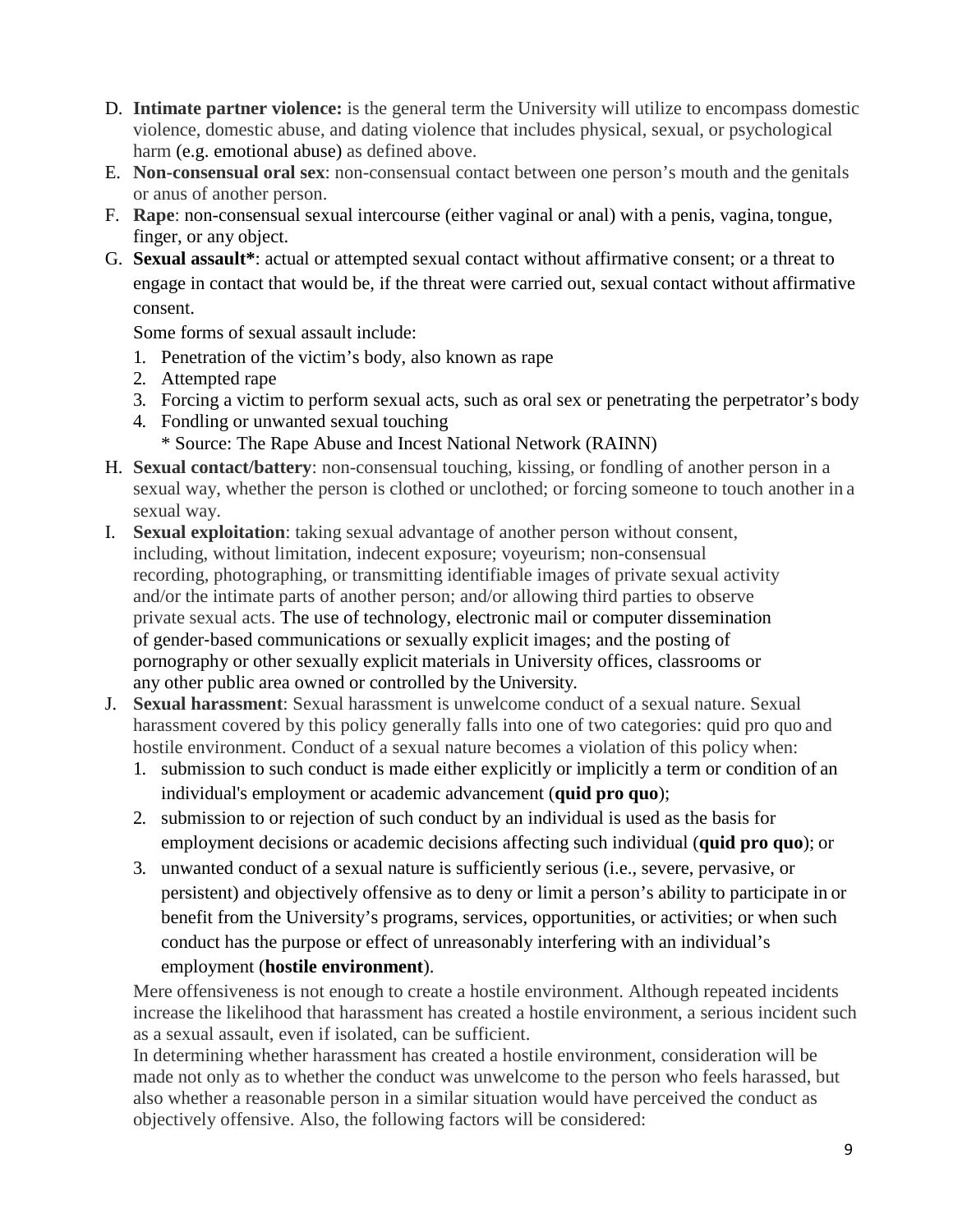- 1. The degree to which the conduct affected one or more student's education orindividual's employment.
- 2. The nature, scope, frequency, duration, and location of incident or incidents.
- 3. The identity, number, and relationships of persons involved.
- 4. The nature of higher education, such as inherent power differentials.

Listed below are behaviors that may constitute sexual harassment (either quid pro quo or hostile environment sexual harassment, as defined above), depending on the particular circumstances of the situation:

- 1. Suggestive or obscene letters, notes, invitations
- 2. Electronic communications, such as e-mail, text messaging, and Internet or network use, that are sexual in nature
- 3. Unwelcome sexual jokes or comments (including favorable comments aboutsomeone's gender, body, or appearance)
- 4. Impeding or blocking movements, touching, or any physical interference or stalking
- 5. Sexually oriented gestures; or displaying sexually suggestive or derogatory objects, pictures, cartoons, or posters
- 6. Threats or insinuations that refusal to provide sexual favors will result in reprisals; withholding support for appointments, recommendations, promotions, or transfers; or change of assignments or poor performance reviews or grades
- 7. Sexual or gender-based violence, including, but not limited to, rape, sexual assault, sexual battery, and sexual coercion

While sexual harassment often takes place under circumstances where a power differential between the persons involved exists, this policy recognizes that sexual harassment also may occur between persons of the same University status: student-student, faculty-faculty, and staffstaff, or between peers. Additionally, the prohibition against sexual harassment applies regardless of the genders of the parties. Sometimes harassers target a person who has authority over them. Harassers can also be persons who are not members of the University community, such as contractors or visitors. Regardless of the source, the University does not tolerate this kind of behavior and the University is committed to maintaining an environment free from sexual harassment.

Sexual harassment is especially serious when it threatens relationships between students and teachers, or relationships between supervisors and their subordinates. Through grades, wage increases, recommendations for graduate study, promotion, and the like, a teacher or supervisor can have a decisive influence on a student's or employee's success and future career at the University and beyond.

The University prohibits all forms of sexual or gender-based harassment, including sexual violence and other forms of sexual misconduct.

- K. **Sexual violence**: refers to physical sexual acts perpetrated with force or coercion against a person's will; or where a person has not given consent as defined in this policy or is unable to consent due to their use of alcohol or drugs, or disability, or age.
- L. **Stalking**: is a course of conduct directed at a specific person that is unwanted, unwelcome, or unreciprocated and that would cause a reasonable person to feel fear. This can be in a physical form or electronically. Under New Mexico law, "stalking" is defined as knowingly pursuing a pattern of conduct, without lawful authority, directed at a specific individual when the person intends that the pattern of conduct would place the individual in reasonable apprehension of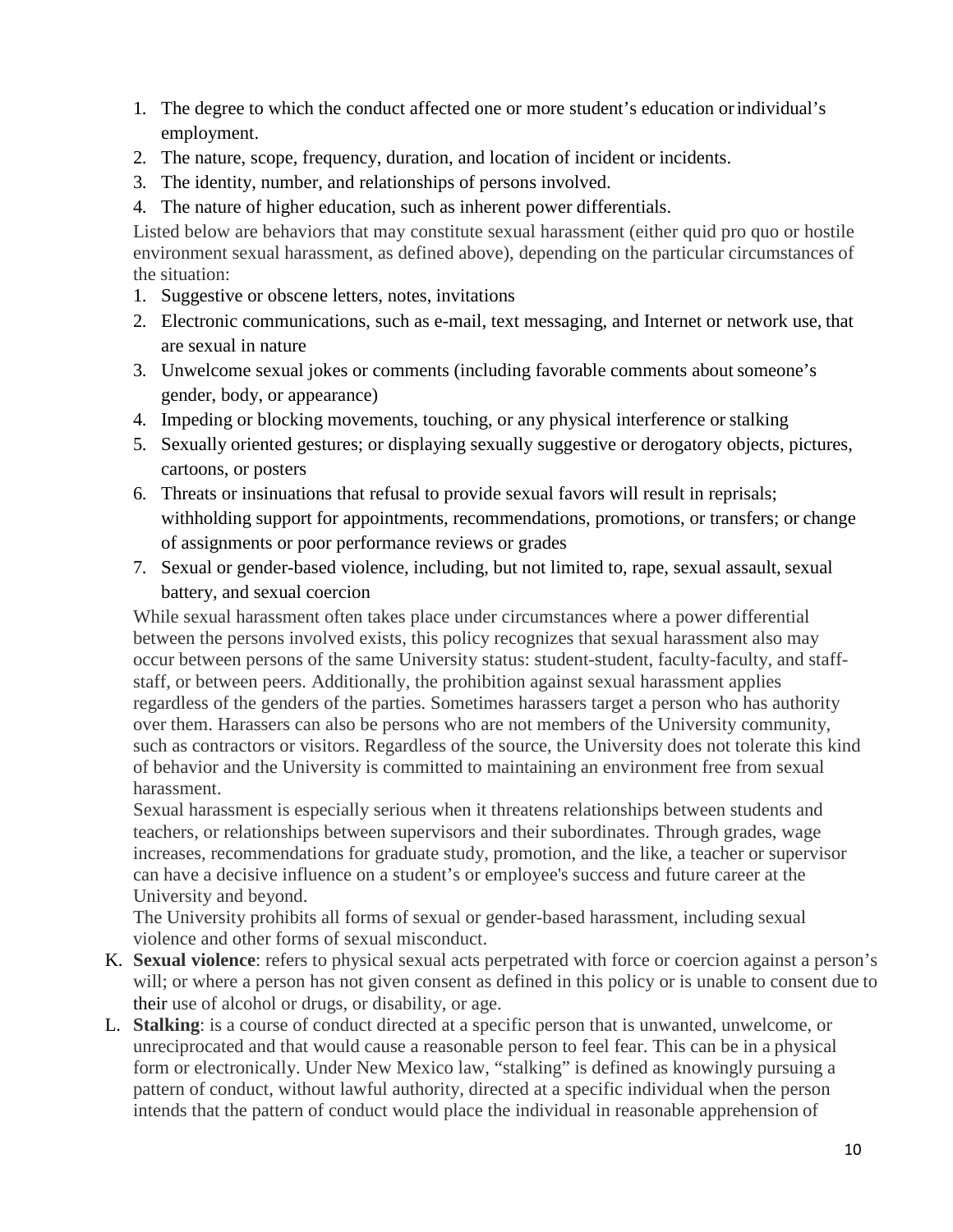death, bodily harm, sexual assault, or restraint of the individual or another individual. "Aggravated stalking" consists of stalking perpetrated by a person who knowingly violates a court order, including an order of protection, or when the person possesses a deadly weapon or when the victim is under sixteen years of age.

#### **IV. Sanctions**

The following sanctions may be imposed upon any member of the community found to have violated this Sexual Misconduct Policy. Factors considered in sanctioning are defined in [New Mexico Tech's](https://www.nmt.edu/titleix/images/NMT%20Student%20Handbook%202018-19%20August.pdf?start=1) [Academic Honesty Policy and Guide to Conduct and Citizenship for Student](https://www.nmt.edu/titleix/images/NMT%20Student%20Handbook%202018-19%20August.pdf?start=1) found in the [Student](https://www.nmt.edu/sur/dos/NMT%20Student%20Handbook%202019-20.pdf)  [Handbook](https://www.nmt.edu/sur/dos/NMT%20Student%20Handbook%202019-20.pdf) and [Employee Handbook.](http://www.nmt.edu/hr/Employee%20Handbook%20April%202018.pdf) The following are the typical sanctions that may be imposed upon campus community members, singly or in combination:

#### **A. Student Sanctions (listed below and defined in [the Student](http://www.nmt.edu/titleix/images/NMT%20Student%20Handbook%202018-19%20August.pdf) Code)**

- 1. Warning
- 2. Probation
- 3. Suspension
- 4. Expulsion
- 5. Withholding Diploma or Degree
- 6. Revocation of Admission or Degree
- 7. Transcript Notation
- 8. Organizational Sanctions
- 9. Other actions as outlined in Section V. of the Student Code of Conduct.
- **B. Employee Sanctions (listed below and defined in Employee [Handbook\)](http://www.nmt.edu/hr/Employee%20Handbook%20April%202018.pdf)**
	- 1. Warning Written or Verbal
	- 2. Performance Improvement Plan
	- 3. Required Counseling
	- 4. Required Training or Education
	- 5. Demotion
	- 6. Loss of Annual Pay Increase
	- 7. Suspension without Pay
	- 8. Suspension with Pay
	- 9. Revocation of Tenure
	- 10. Termination

There are many factors considered when determining appropriate sanctions. NEW MEXICO TECH utilized [Sanctioning Guidelines for Sexual Misconduct/Title IX Violations](https://nmt.edu/titleix/NMT%20Sexual%20Misconduct%20Sanctioning%20Guidelines.pdf) when establishing student sanctions.

### **V. Jurisdiction**

A. The Dean of Students Office (DOSO), Office of Graduate Studies (OGS), and AA/EEOC are not law enforcement agencies. As such, while they are charged with investigating allegations of sexual violence and misconduct as provided in this policy, they do not enforce criminal statutes. Enforcement of criminal statutes is the sole jurisdiction of law enforcement agencies. Similarly, while they generally have jurisdiction to administratively investigate claims of sexual misconduct, depending on the allegations made, the DOSO, OGS, and AA/EEOC may not have jurisdiction to investigate all alleged sexual misconduct. The information received from an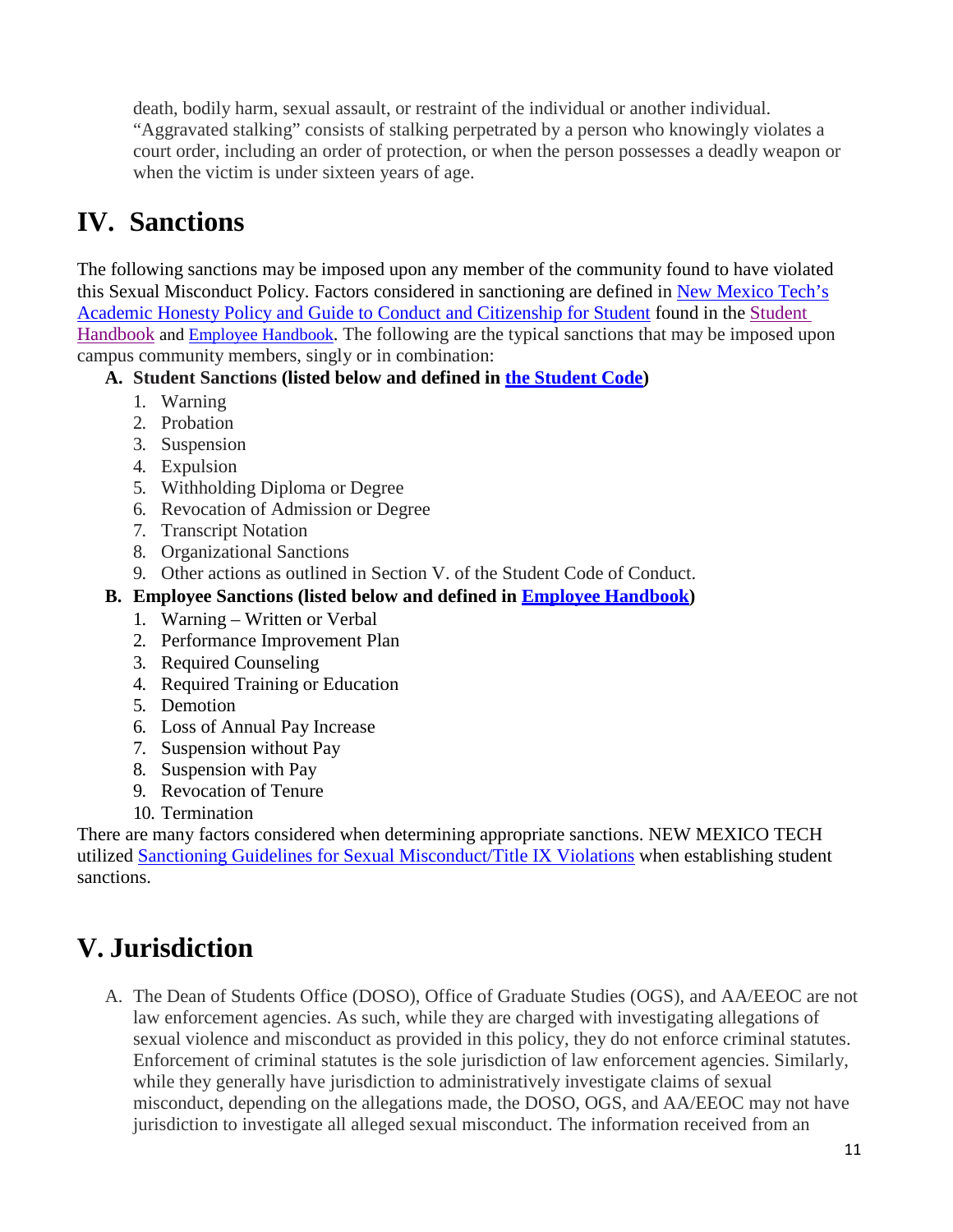individual reporter/s or complainant/s will be reviewed and a determination will be made as to whether the DOSO, OGS or AA/EEOC has jurisdiction over the concerns.

B. Conduct occurring off-campus can be the subject of a complaint or report and will be evaluated to determine whether it implicates this policy or the [Student Code of Conduct.](http://www.nmt.edu/titleix/images/NMT%20Student%20Handbook%202018-19%20August.pdf) If off-campus sexual misconduct has continuing effects that create a hostile environment on campus for an individual who has experienced sexual misconduct, the University may take interim measures and depending on the circumstances, will investigate the conduct.

## **VI. Amnesty From DisciplinaryAction**

One of New Mexico Tech's primary concerns is the safety of its students and employees. To facilitate reports and thorough investigations of prohibited conduct or sexual misconduct, individuals who report information about possible sexual misconduct violations to the University, and individuals who participate in an investigation under this policy, will not be disciplined by the University for violations of its drug and alcohol policies that occurred in connection with the reported prohibited conduct and were discovered as a result of a prohibited conduct report or investigation. This amnesty provision applies to complainants, respondents, and other individuals who participate in an investigation under this policy. However, this amnesty provision does not apply to a person who has given another person alcohol or drugs without their knowledge and with the intent of causing them to become incapacitated and therefore vulnerable to experiencing prohibited conduct.

Moreover, the University may offer leniency with respect to other violations that emerge as a result of a prohibited conduct report or investigation, depending on the circumstances involved.

However, students and employees should understand that any violation of state or federal criminal law involving the use or possession of alcohol or illegal drugs may result in prosecution, and New Mexico Tech cannot grant amnesty from proceedings in the criminal justice system. Decisions about prosecution are made by the District Attorney's Office in the state criminal justice system and by the U.S. Attorney's Office in the federal criminal justice system.

## **VII. Privacy and Confidentiality**

The University is committed to protecting the privacy of all individuals involved in the investigation and resolution of a report under this policy to the greatest extent possible. The University will maintain the privacy of student records in accordance with applicable state and federal law, including the Family Educational Rights and Privacy Act (FERPA). The University will maintain the privacy of employee records in accordance with applicable state and federal law. In accordance with these legal requirements, the University will make reasonable efforts to protect the privacy of individuals while also fulfilling the need to gather information to assess the report, to take steps to eliminate prohibited conduct, prevent its recurrence, and remedy its effects, and to satisfy the due process rights of the parties.

The University has a compelling interest in protecting the integrity of its investigations, protecting the privacy of parties and witnesses, and protecting parties and witnesses from harassment, intimidation, or retaliation as a result of their participation in an investigation. To further these goals, witnesses and parties are asked to keep confidential the information that they learn about an investigation (including the allegations, the identities of the parties, witnesses and the questions asked in interviews). In particular, witnesses and parties are advised not to discuss the investigation or allegations with anyone who they believe could be a witness.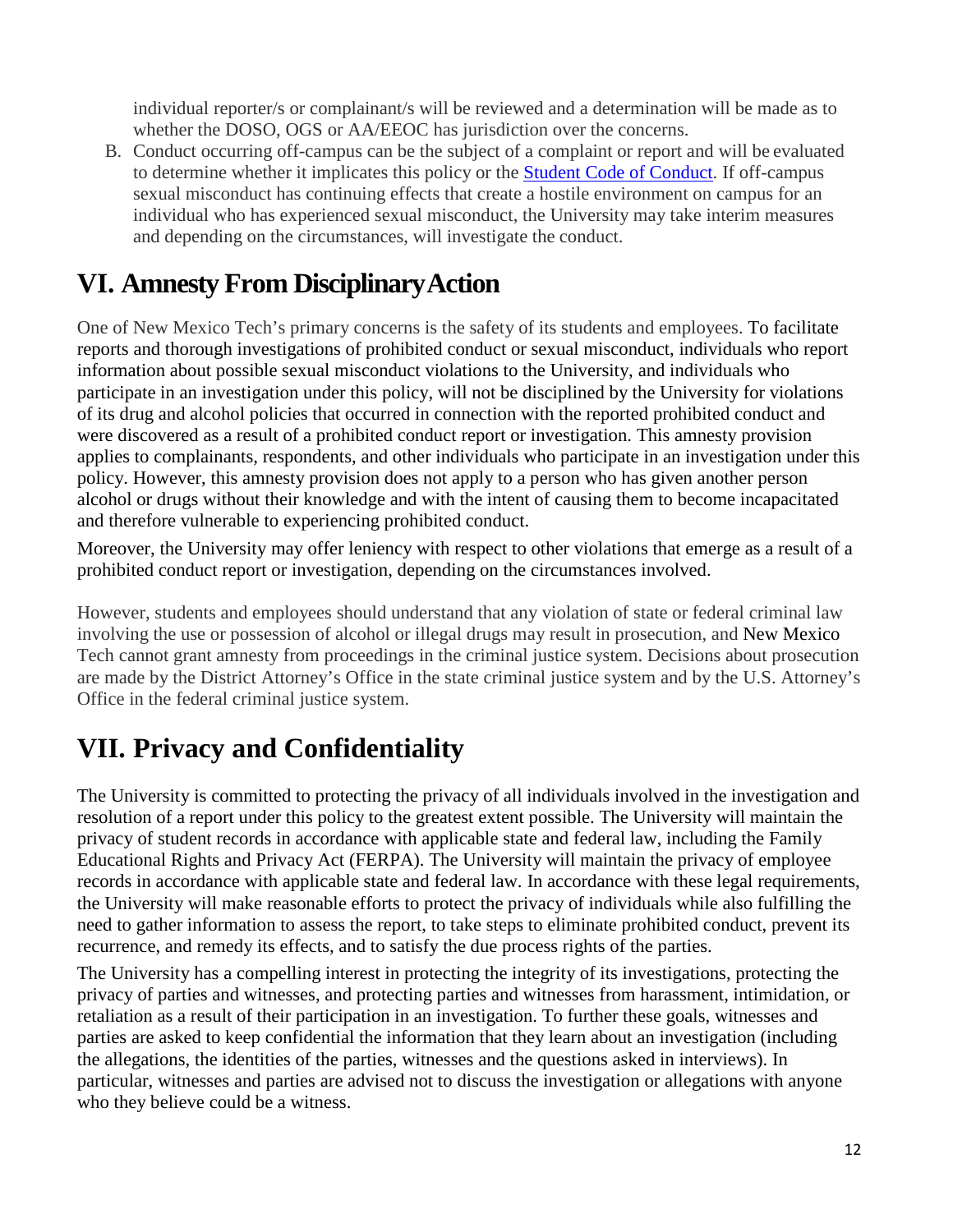In some circumstances, the University may find it necessary to require that parties and witnesses keep confidential all information related to the investigation to prevent harm to individuals or the work or academic environment. For example, University members may be required to maintain confidentiality to protect University members from harassment, intimidation, and retaliation; to keep evidence from being destroyed; to ensure that testimony is not fabricated or contaminated by others; to prevent a cover-up; or to prevent serious disruption of the work environment.

On the New Mexico Tech campus, the University's Student Health Center and Counseling & Disabilities Office in the Fidel Center are the only locations on campus where disclosures of sexual misconduct may be made confidentially. A victim can seek assistance and support from the medical personnel and support staff in the Student Health Center without triggering a University investigation. Individuals working or volunteering in those offices can confide in the Title IX Coordinator without revealing any personally identifiable information regarding the incident. New Mexico Tech's Employee Assistance Program (EAP) can also provide confidential resources to New Mexico Tech employees. Individuals can change their minds and make a report to the Title IX Coordinator or law enforcement at any time.

### **VIII. Rights of the Parties**

- A. During the investigation following a report of sexual misconduct to New Mexico Tech, and prior to a final determination being made, the reporting party (["complainant"](http://www.nmt.edu/titleix/docs/Complainant%20Rights%20-%20Information%20and%20data%20privacy%20notice.docx)) and responding party (["respondent"](http://www.nmt.edu/titleix/docs/Respondent%20Rights-%20Information%20and%20data%20privacy%20notice.docx)) have equal rights. Below is a sample of the rights to which both parties are entitled:
	- 1. To be treated with respect, dignity, and sensitivity throughout the process.
	- 2. To written notification about their right to change academic, living, transportation, or work situations even if they do not formally report or participate in the University's investigatory or disciplinary process.
	- 3. To written notification of a student or employee's rights and options, regardless ofwhether the crime took place on campus or off campus.
	- 4. To be provided information on how the University will protect the confidentiality of the parties.
	- 5. To notification of available services for mental health/counseling, advocacy, legal assistance, and other available community resources.
	- 6. To be informed of the University's sexual misconduct policies and procedures.
	- 7. To a timely and thorough investigation of the allegations.
	- 8. To participate or decline to participate in the investigation or disciplinary process. However, these processes may still occur and decisions made based on the information available.
	- 9. To the opportunity to have one (1) advisor/advocate present at any meeting or hearing with University officials for support and/or consultation.
	- 10. To the opportunity to be present and have others (e.g. witnesses) provide evidence about alleged violations in disciplinary proceedings (informal or formal).
	- 11. To be notified, in writing of the outcome of any investigative, disciplinary, or appeals proceeding (both parties are free to share the outcome with anyone they wish).
	- 12. To disagree with the decision and/or sanctions determined by the informal/investigative proceedings.
	- 13. To request an appeal of the decision and/or sanctions determined by the formal disciplinary proceedings.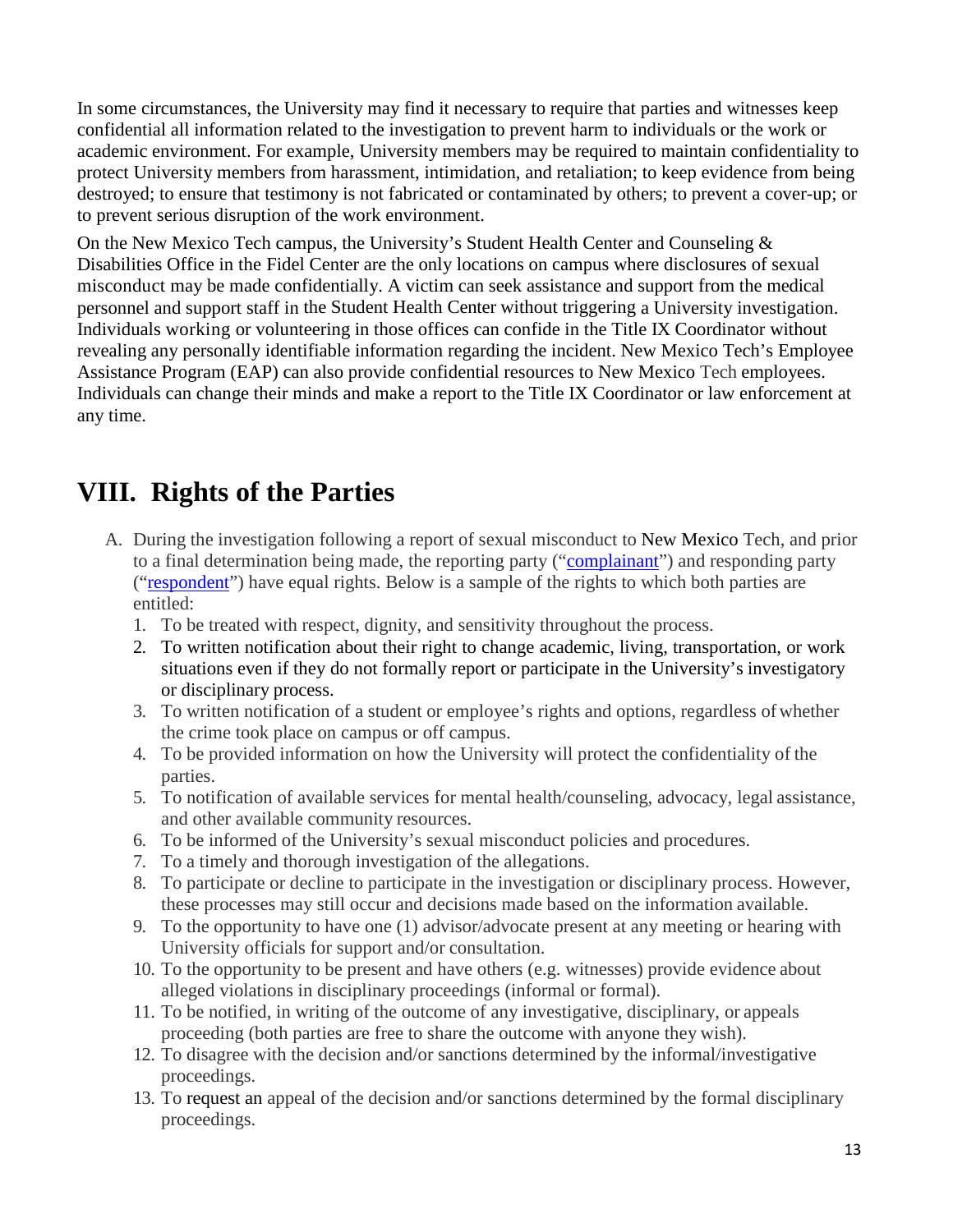- 14. To be protected from retaliation for their involvement in University's investigatory and disciplinary proceedings.
- 15. To information on obtaining orders of protection and no contact orders.
- B. Respondents are only required to meet with the campus authority (e.g. Title IX office, AA/EEOC) to hear the allegations and learn about the prohibited conduct investigative and adjudicative processes.
	- 1. Student Respondents who fail to attend this initial meeting with the campus authority in sexual misconduct cases will have a hold placed on their student account and in some situations will also receive an Interim Suspension until the time of the initial meeting occurs.
	- 2. Respondents are not required to respond to the allegations or provide other information to the campus Title IX office.
	- 3. However, if the respondent does not provide information, the investigation will proceed based on the information available.
- C. Individuals experiencing sexual or gender-based harassment or discrimination also have the right to file a formal grievance with government authorities:

U.S. Department of Education Office for Civil Rights Denver Office for Civil Rights, U.S. Department of Education Cesar E. Chavez Memorial Building 1244 Speer Boulevard, Suite 310 Denver, CO 80204-3582 Telephone: (303) 844-5695 FAX: (303) 844-4303; TDD: (800) 877-8339 Email: [OCR.Denver@ed.gov](mailto:OCR.Denver@ed.gov)

- D. Victims, complainants, or reporters of sexual misconduct should review "New Mexico Tech's Procedures to Follow if You are a Victim or Complainant of Sexual Harassment or Another Forms of Sexual Misconduct" in the Procedures Section of this policy.
- E. Respondents or the accused should review "New Mexico Tech's Procedures to Follow if You are the Respondent or Accused of Committing Sexual Harassment or Another Form of Sexual Misconduct" in the Procedures Section of this policy.

### **IX. Resources Following an Act of Sexual Harassment or Other Forms of Sexual Misconduct**

While the University encourages an individual who has experienced sexual misconduct to make an official report, whether the person chooses to do so, they are urged to seek appropriate help. There are numerous resources for students and employees on campus at New Mexico Tech or externally in the community or region. Specific resources, either on or off campus for medical treatment, legal evidence collection, obtaining information, support, counseling, and officially reporting an incident of sexual misconduct can be found on [New Mexico Tech's Title IX website](https://www.nmt.edu/titleix/index.php) from the Title IX office, Counseling office and Health Center.

Those resources can assist a person to access the full range of services available. Students and employees accused (respondent) of committing an act of sexual misconduct may obtain confidential and anonymous support and counseling at New Mexico Tech's Counseling & Disabilities Office in the Fidel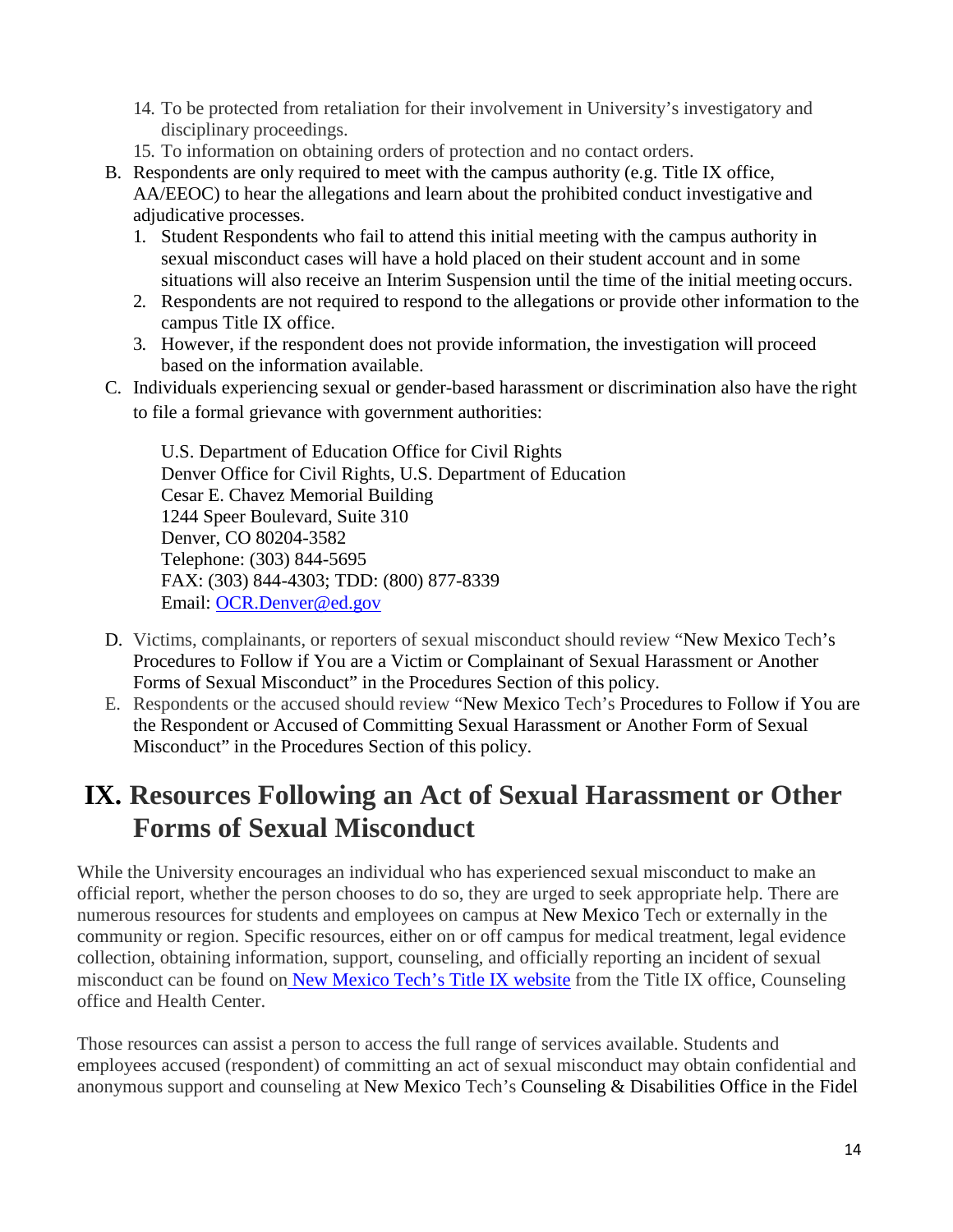Center. Employees can receive support and advice from the Office of Human Resources or Office of AA/EEOC.

### **X. Interim Protective Measures**

The Vice President of Student and University Relations office or designee has the authority to implement interim measures which stay in place until the end of any review or appeal process. The Vice President of Student and University Relations office can impose a "no contact" order, which typically directs the complainant and respondent not to have contact with each other, either in-person or through electronic communication, pending the investigation and resolution of a complaint. The Vice President of Student and University Relations office can work collaboratively with the Academic Affairs office and the Office of the Registrar to arrange for changes in academic and/or on-campus living situations, as needed. Other interim measures, as appropriate, can be implemented by the Vice President of Student and University Relations office before the final outcome of the investigation and afterwards as needed. Employee complainants are encouraged to communicate with their supervisor, the Office of Human Resources, and AA/EEOC, for interim preventative measures as needed.

## **XI. Investigations**

The University will not officially conduct an investigation without first informing the complainant to get consent, however there are some cases where the University will investigate related tips while maintaining your confidentiality. A support person may be present (e.g. advisor, advocate, parent, attorney, etc.) during any questioning related to this incident. The University will follow the direction of law enforcement authorities in obtaining, securing, and maintaining evidence relating to the sexual misconduct incident. University authorities will also assist in preserving materials which are relevant to a University disciplinary proceeding. The University will not wait for the conclusion of a criminal investigation before beginning a Title IX investigation. More details regarding the investigative process can be found in the URLs below in the PROCDEURE section of this policy.

## **XII. Conduct Proceedings**

New Mexico Tech's conduct procedures for resolving allegation of sexual misconduct against students is slightly different from those used to for employees. In these University conduct proceedings, both parties are allowed a support person present, such as an advisor, advocate or an attorney. The University utilizes the clear and convincing as the evidentiary standard for resolving a complaint of this policy. The due process followed by New Mexico Tech allows for an informal proceeding, a formal hearing, and an appeal process, if needed. The standard procedures are impartial and provide the opportunity for both the complainant and respondent to make statements, present witnesses, and evidence. Each party has the right to be notified of the outcome of any University disciplinary or conduct proceeding concerning a complaint, subject to the limitations of the New Mexico Government Data Practices Act, as well as be informed of any appeal procedures. Both parties have the right to disagree with the informal proceedings and request a formal hearing, and request an appeal of the formal hearing's decision regarding the violation and/or any associated sanctions. Any other potential violation of the University's Student Code of Conduct or Employee Handbook will be addressed separately from the sexual misconduct allegation.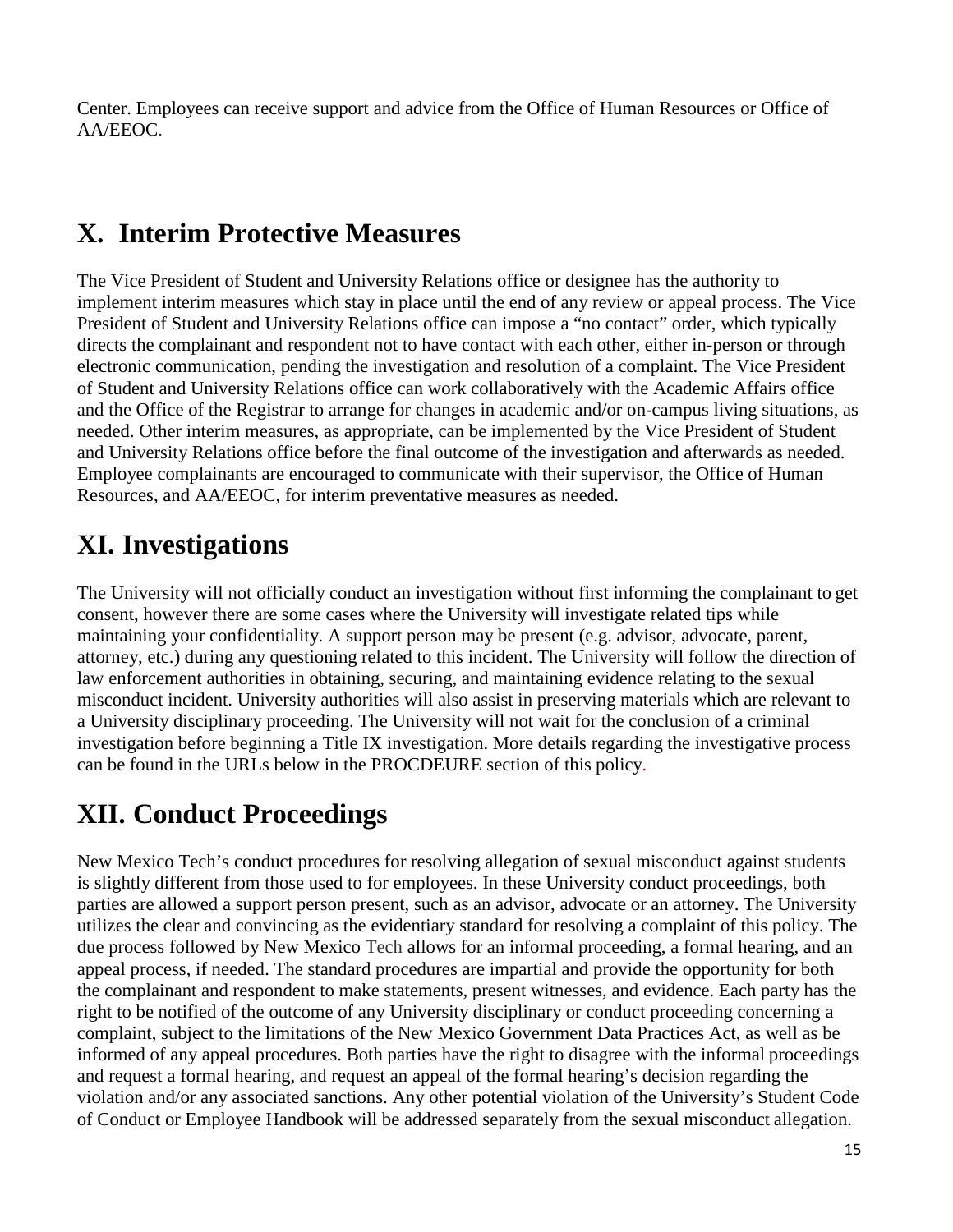### **XIII. FERPA**

The Family Educational Rights and Privacy Act (FERPA) protect students' educational records, including reports made to the Title IX Coordinator and disciplinary complaints. FERPA prohibits the University from releasing these records to persons outside the institution without the student's consent except in response to a lawful subpoena or other special circumstances as required by law. As required by law and in compliance with the Department of Education, New Mexico Tech will notify both the complainant and respondent of sexual misconduct cases of University disciplinary proceedings and any sanctions imposed to either party. Details of some sanctions (e.g. private mature) may not be completely disclosed.

### **XIV. Timely Warning Alerts/Emergency Notification**

If a report of a sexual misconduct or Title IX offense reveals there is an immediate threat to the health or safety of students or employees on campus or that an on‐going serious or continuing threat to the campus community exists, an Emergency Notification or a Timely Warning will be issued. The purpose of a Timely Warning is to enable persons to protect themselves, heighten safety awareness, and seek information that will lead to an arrest and conviction of the perpetrator/s. The victim's name and other personally identifying information will NOT be included in any Emergency Notification or TimelyWarning.

As required by law, all cases of sexual assault, sexual harassment, intimate partner violence, and stalking will be included in the University's [Annual Security and Fire Safety Report/Crime Statistics.](https://www.nmt.edu/police/docs/2018%20Annual%20Safety%20and%20Security%20report.pdf)

## **XV. Title IX Coordinator**

The New Mexico Tech's Title IX Coordinator [(575) 835-5187 or [titleixcoordinator@nmt.edu\]](mailto:titleixcoordinator@nmt.edu), oversees compliance with all aspects of the sexual or gender-based harassment, sexual discrimination, and this sexual misconduct policy. The Title IX Coordinator reports directly to President of New Mexico Tech. Questions about this policy should be directed to the Title IX Coordinator. Anyone wishing to [make a report](https://cm.maxient.com/reportingform.php?NewMexicoTech&layout_id=1) relating to sexual or gender-based harassment, sexual discrimination, and sexual misconduct policy may do so by reporting the concern to the University's Title IX Coordinator.

In the event that an incident involves alleged misconduct by the Title IX Coordinator, reports should be made directly to the Office of the President (575) 835-5600.

Additionally, anonymous reports can be made by victims and/or third parties using the [online reporting](https://cm.maxient.com/reportingform.php?NewMexicoTech&layout_id=1) [form](https://cm.maxient.com/reportingform.php?NewMexicoTech&layout_id=1) or the reporting hotline at (575) 835-5005. Note that these anonymous reports may prompt a need for the institution to investigate and not having all the needed information may make it difficult to effectively protect to victim from further harm and adjudicate a disciplinary case.

### **XVI. Providing False Information**

Because of the nature of discrimination, harassment, or retaliation complaints, allegations often cannot be substantiated by direct evidence other than the complaining individual's own statement. Lack of corroborating evidence should not discourage individuals from seeking relief under this policy. No adverse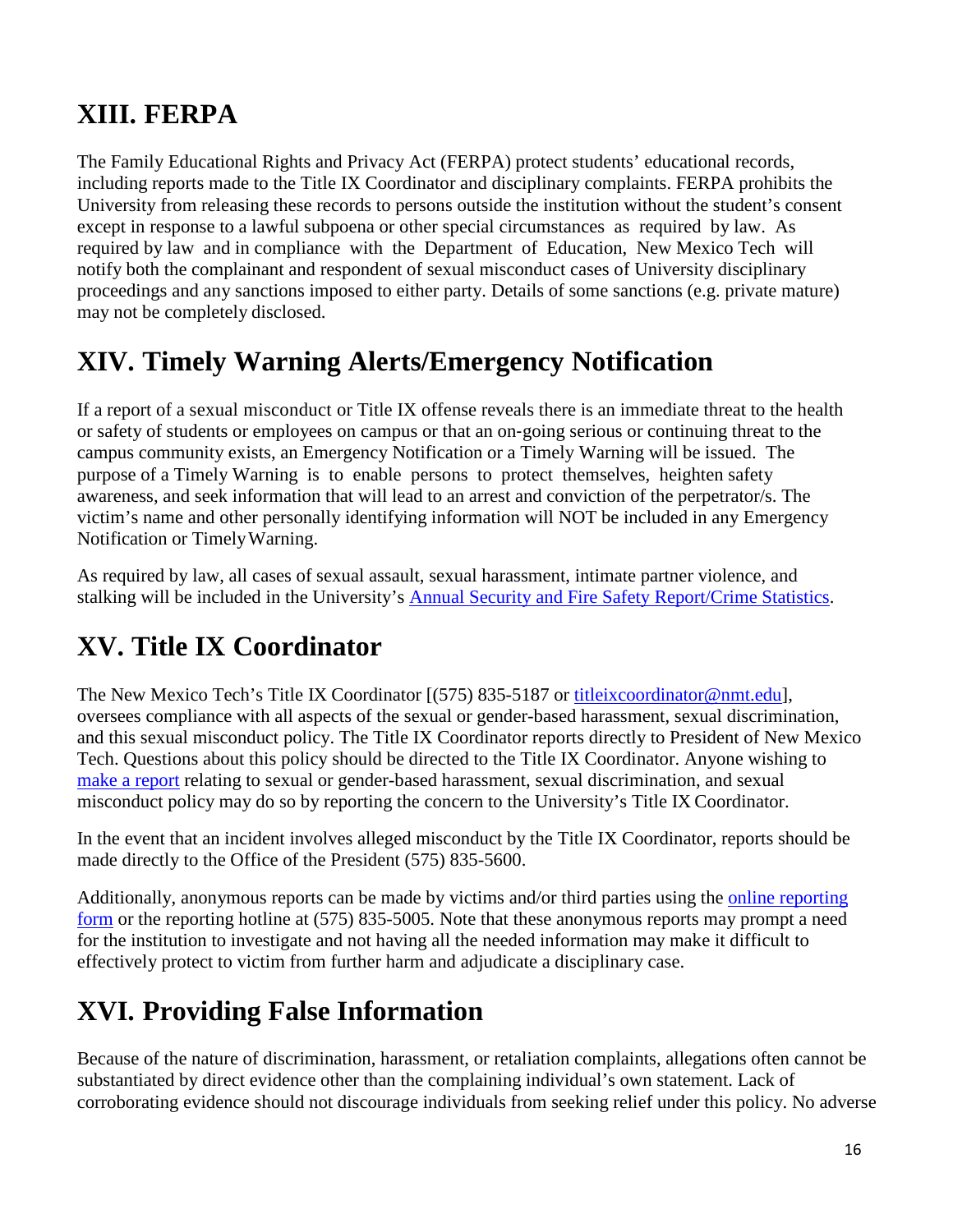action will be taken against an individual who makes a good faith allegation of sexual misconduct under this policy, even if an investigation fails to substantiate the allegation.

Notwithstanding this provision, the University may discipline employees or students when it has been determined that they brought an accusation of sexual misconduct in bad faith or with reckless disregard of the truth or falsity of the claim. Additionally, anyone participating in an investigation who intentionally misdirects an investigation, whether by falsehood or omission, may be subject to disciplinary action.

#### REASON FOR POLICY

The Student Code of Conduct Policy and employee policies in the Employee Handbook prohibit conduct covered by this administrative policy. Further, this policy in part establishes and communicates associated procedures for responding to incidents involving sexual misconduct. The commitment of the entire Tech community to this policy contributes to our goal of creating a campus free from sexual harassment, sexual misconduct, and other forms of gender-based discrimination that may occur within a personal or intimate relationship, as well as prevent a hostile environment.

#### PROCEDURES

- □ [NMT Sexual Misconduct Reporting Options &](http://www.nmt.edu/titleix/Sexual%20Misconduct%20Reporting%20Options%20and%20Procedures.docx) Procedures
- [Sexual Misconduct Investigative Procedures Involving](http://www.nmt.edu/titleix/Sexual%20Misconduct%20Investigative%20Procedures%20Students.docx) Students
- [Informal Resolution Process for Student Sexual Misconduct](http://www.nmt.edu/titleix/Informal%20Resolution%20Process%20for%20Student%20Sexual%20Misconduct%20Cases.docx) Cases
- **[Formal Hearing](http://www.nmt.edu/titleix/NMT_SDC%20PROCEDURES%202018-2019.docx) Procedures**
- [Procedures for Responding to Reports of Sexual](http://www.nmt.edu/titleix/Procedures%20for%20Responding%20to%20Reports%20Sexual%20Misconduct.docx) Misconduct
- [New Mexico Tech's Procedures to Follow if You are a Victim or Complainant of Sexual](http://www.nmt.edu/titleix/Procedures%20for%20Victim%20or%20Complainant%20of%20Sexual%20Misconduct.docx) **[Misconduct](http://www.nmt.edu/titleix/Procedures%20for%20Victim%20or%20Complainant%20of%20Sexual%20Misconduct.docx)**
- [New Mexico Tech's Procedures to Follow if You are the Respondent in a Sexual Misconduct](https://www.nmt.edu/titleix/NMT_s%20Procedures%20to%20Follow%20if%20You%20are%20the%20Respondent%20in%20a%20Sexual%20Misconduct%20Case.pdf) Case
- [Employee Handbook](http://www.nmt.edu/hr/Employee%20Handbook%20April%202018.pdf)

#### APPENDICES

- [Determining](http://www.nmt.edu/titleix/Determining%20Consent.docx) Consent
- Complainant's Rights Related to Gender-based [Discrimination/Sexual](http://www.nmt.edu/titleix/docs/Complainant%20Rights%20-%20Information%20and%20data%20privacy%20notice.docx) Misconduct, Stalking, Intimat[e](http://www.nmt.edu/titleix/docs/Complainant%20Rights%20-%20Information%20and%20data%20privacy%20notice.docx) Partner Violence, and Retaliation Cases
- Respondent's Rights Related to Gender-based [Discrimination/Sexual](http://www.nmt.edu/titleix/docs/Respondent%20Rights-%20Information%20and%20data%20privacy%20notice.docx) Misconduct, Stalking, Intimat[e](http://www.nmt.edu/titleix/docs/Respondent%20Rights-%20Information%20and%20data%20privacy%20notice.docx) Partner Violence, and Retaliation Cases
- [Sanctioning Guidelines for Sexual Misconduct/Title IX](http://www.nmt.edu/titleix/NMT%20Sexual%20Misconduct%20Sanctioning%20Guidelines.pdf) Violations

#### FREQUENTLY ASKED QUESTIONS

- [Employees' Obligation to Report Sexual Misconduct to the Campus Title IX](http://www.nmt.edu/titleix/Frequently%20Asked%20Questions%20-%20Employee_s%20Obligation%20to%20Report.docx) Office
- $\Box$  [Investigations and](http://www.nmt.edu/titleix/Frequently%20Asked%20Questions%20-%20Investigations%20and%20Accommodations.docx) Accommodations